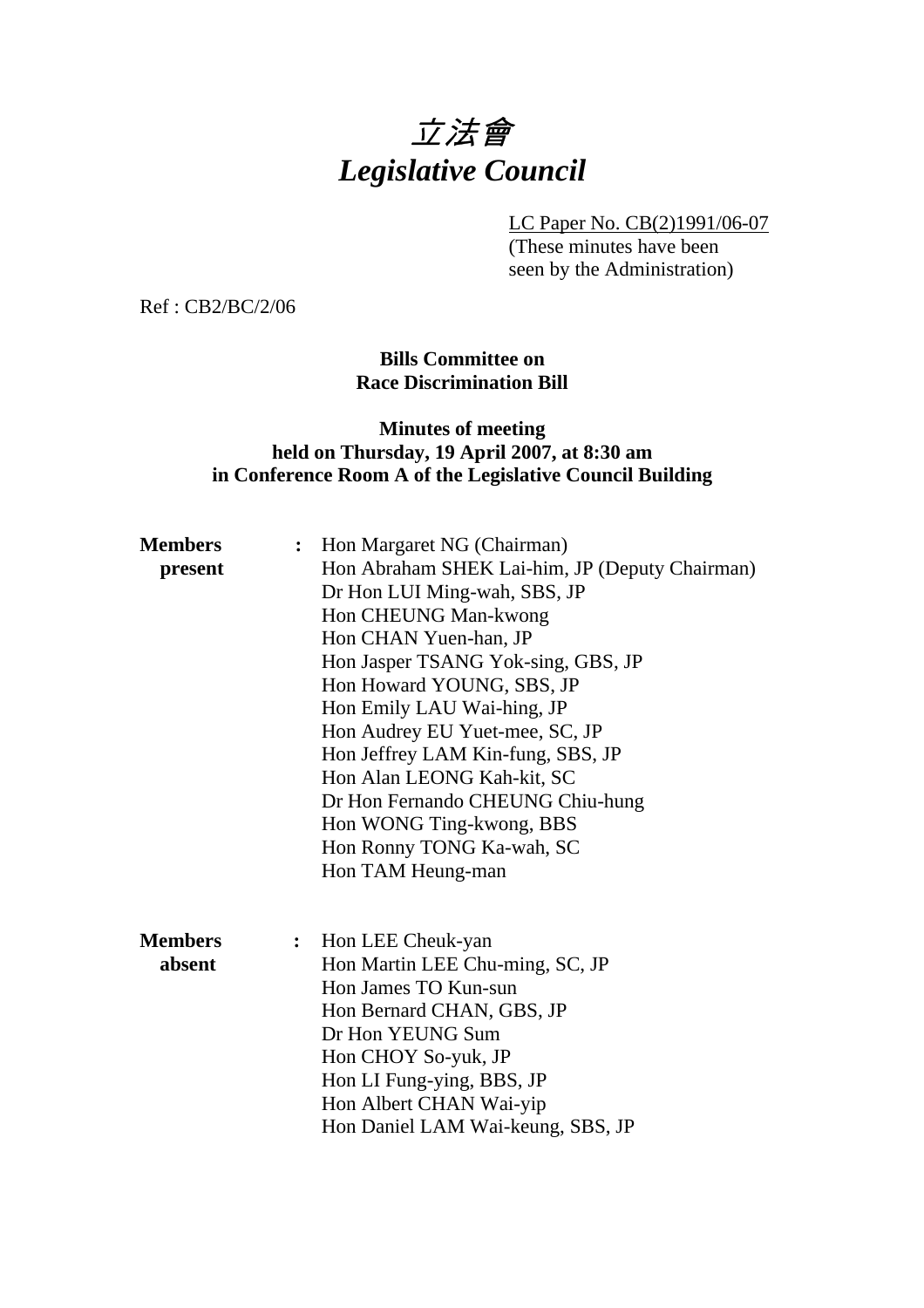| attending                     | <b>Public Officers : Mr Donald TONG</b><br>Deputy Secretary for Home Affairs(1) |                                                                    |
|-------------------------------|---------------------------------------------------------------------------------|--------------------------------------------------------------------|
|                               |                                                                                 | Mr Victor NG<br>Principal Assistant Secretary for Home Affairs (4) |
|                               |                                                                                 | Miss Betty CHEUNG<br><b>Senior Government Counsel</b>              |
|                               |                                                                                 | Miss Shandy LIU<br><b>Senior Government Counsel</b>                |
|                               |                                                                                 | Ms LAI Yuen-man<br>Senior Government Counsel (Ag.)                 |
| <b>Clerk</b> in<br>attendance |                                                                                 | : Miss Flora TAI<br>Chief Council Secretary (2)2                   |
| <b>Staff</b> in<br>attendance |                                                                                 | : Mr KAU Kin-wah<br>Assistant Legal Adviser 6                      |
|                               |                                                                                 | Ms Joanne MAK<br>Senior Council Secretary (2)2                     |
|                               |                                                                                 | Miss Kiwi NG<br>Legislative Assistant (2)2                         |

Action

# **I. Confirmation of minutes**

[LC Paper No. CB(2)1592/06-07]

The minutes of the meeting on 28 February 2007 were confirmed.

**II. Meeting with the Administration**  (LC Paper No.  $CB(2)1594/06-07(01)$  - The Administration's response to issues raised by deputations/individuals at the meeting on 3 March 2007

 LC Paper No. CB(2)1594/06-07(02) - Major issues raised by deputations/individuals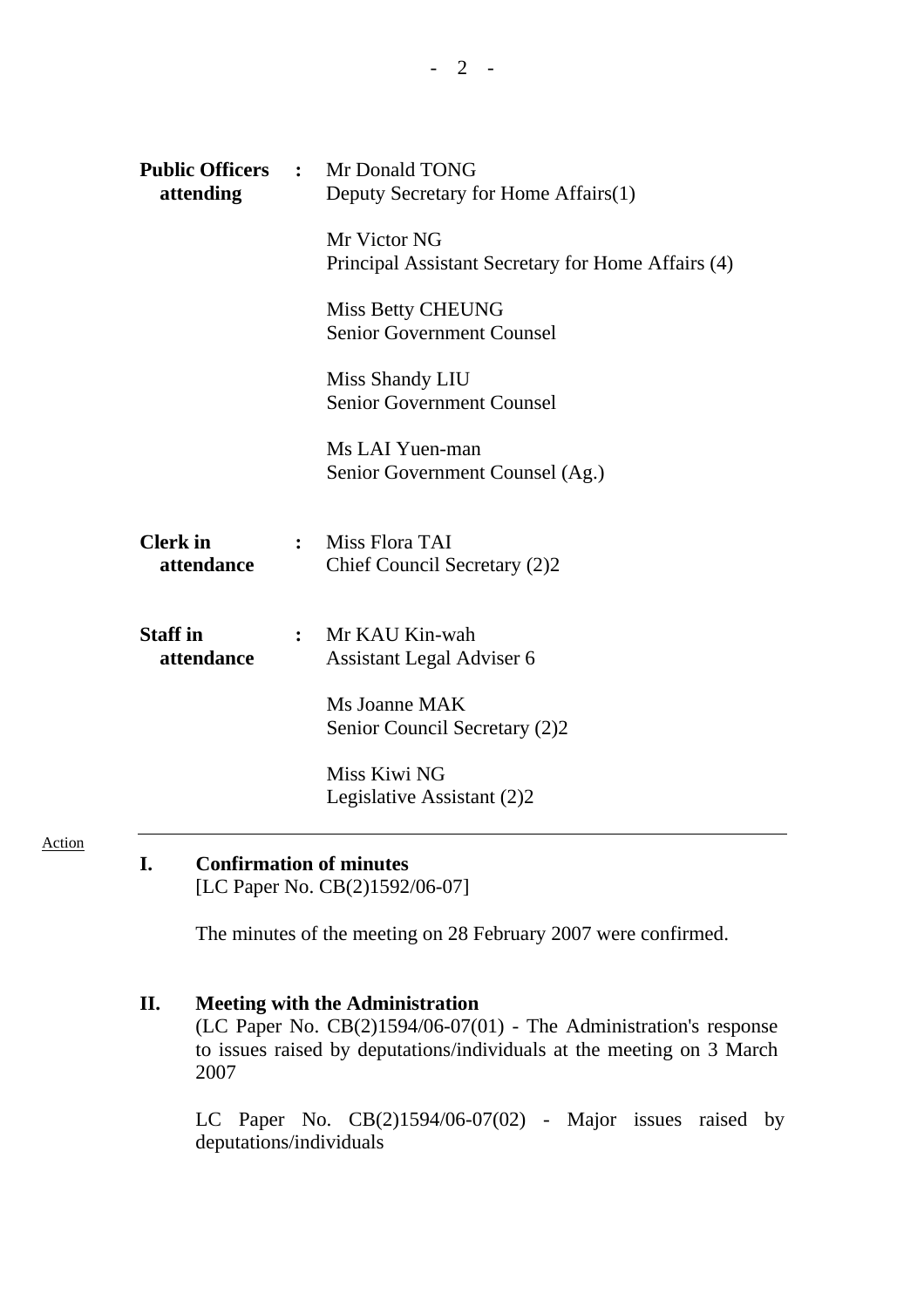Action

 LC Paper No. LS48/06-07 - Table of comparison of the provisions of the Race Discrimination Bill with those of the Race Relations Act 1976

LC Paper No. CB(2)1594/06-07(03) - List of issues raised by members (as at 17 April 2007)

LC Paper No. CB(3)176/06-07 - The Bill

of the United Kingdom

Ref : HAB/CR/1/19/102 - Legislative Council Brief)

2. The Bills Committee deliberated (index of proceedings attached at **Annex**).

3. Members briefly discussed the progress of scrutiny of the Bill and the way forward. They in general considered that, after the Bills Committee had discussed the major issues with the Administration and if there were fundamental differences between the Administration's and their positions, the Bills Committee might need to decide whether and how it should proceed with the scrutiny work.

Discussion of the Administration's response to issues raised by deputations /individuals at the meeting on 3 March 2007 [LC Paper No. CB(2)1594/06-07(01)]

4. The Bills Committee completed discussion on "Application to Government (Clause 3)" and item (a) under "Application to new arrivals from the Mainland".

Admin Admin 5. The Administration agreed to provide a paper setting out the justifications for granting a broad exemption for the performance of functions and powers of the Government under Clause 3 and the legal effect of the proposed provision. The Administration was also asked to address in the paper the following concerns and requests -

- (a) overseas legislation, such as the Race Relations Act (RRA) 1976 of the United Kingdom (UK), relevant legislation in Australia, and the Charter of Rights in Canada, had not granted such a broad exemption as proposed in Clause 3;
- (b) a member of the public who had been discriminated against by the Government in performing certain Government functions, e.g. law enforcement, could not make complaints to the Equal Opportunities Commission (EOC) and could only sue the Government to seek remedy by instituting civil proceedings under the Hong Kong Bill of Rights Ordinance (HKBORO);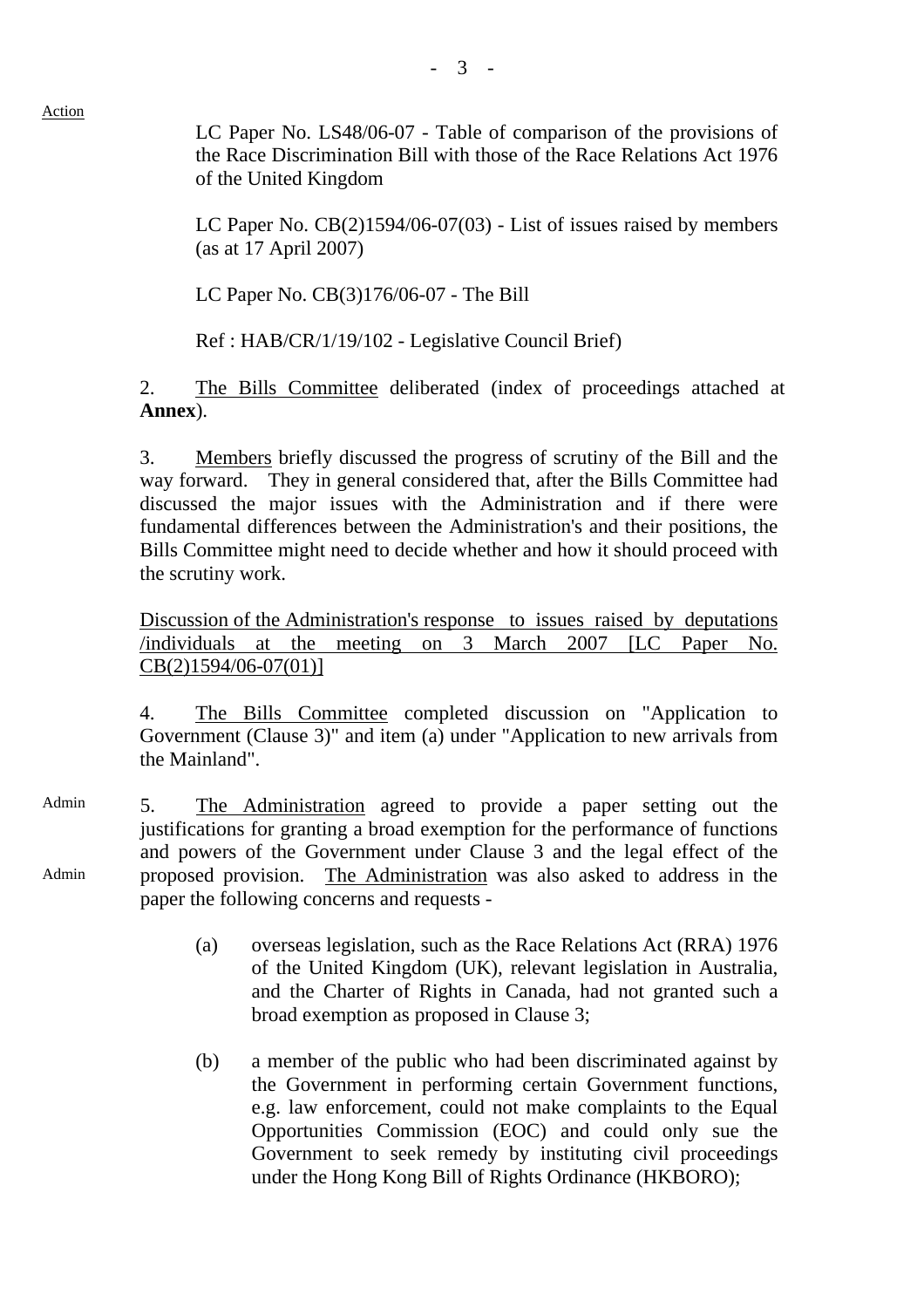- (c) it was doubtful whether the Government could adequately fulfill its international obligations in the elimination of racial discrimination if Clause 3 as presently worded was included in the Bill;
- (d) the Administration should provide information on the background in the UK leading to adding section 19B to RRA in 2000;
- (e) the remit of EOC should be expanded so that it could act on complaints lodged under HKBORO, and
- (f) the concerns raised by Professor Carole Petersen about Clause 3 in her article entitled "How Many Clauses Does it Take to Define Discrimination? A Comparison of the Racial Discrimination Bill with Existing Legislation" delivered at the Conference organised by the Centre for Comparative and Public Law, University of Hong Kong on 31 March 2007.
- ALA6 6. The legal adviser to the Bills Committee was requested to provide in response to the paper to be provided by the Administration a paper on the legal effect of Clause 3 as currently worded and that of the relevant provisions of RRA, including in particular section 19B of the Act.
- Clerk 7. The Clerk was requested to provide the article of Professor Carole Petersen for the reference of members and the Administration.

## **III. Any other business**

#### Cancellation of a meeting

8. Members agreed to cancel the meeting scheduled for Thursday, 3 May 2007 at 2:30 pm to avoid clashing with the Chief Executive's Question and Answer Session scheduled for 3:00 pm to 4:30 pm on the same day.

#### Date of next meeting

9. Members noted that the next meeting would be held on Monday, 23 April 2007 at 8:30 am.

10. There being no other business, the meeting ended at 10:33 am.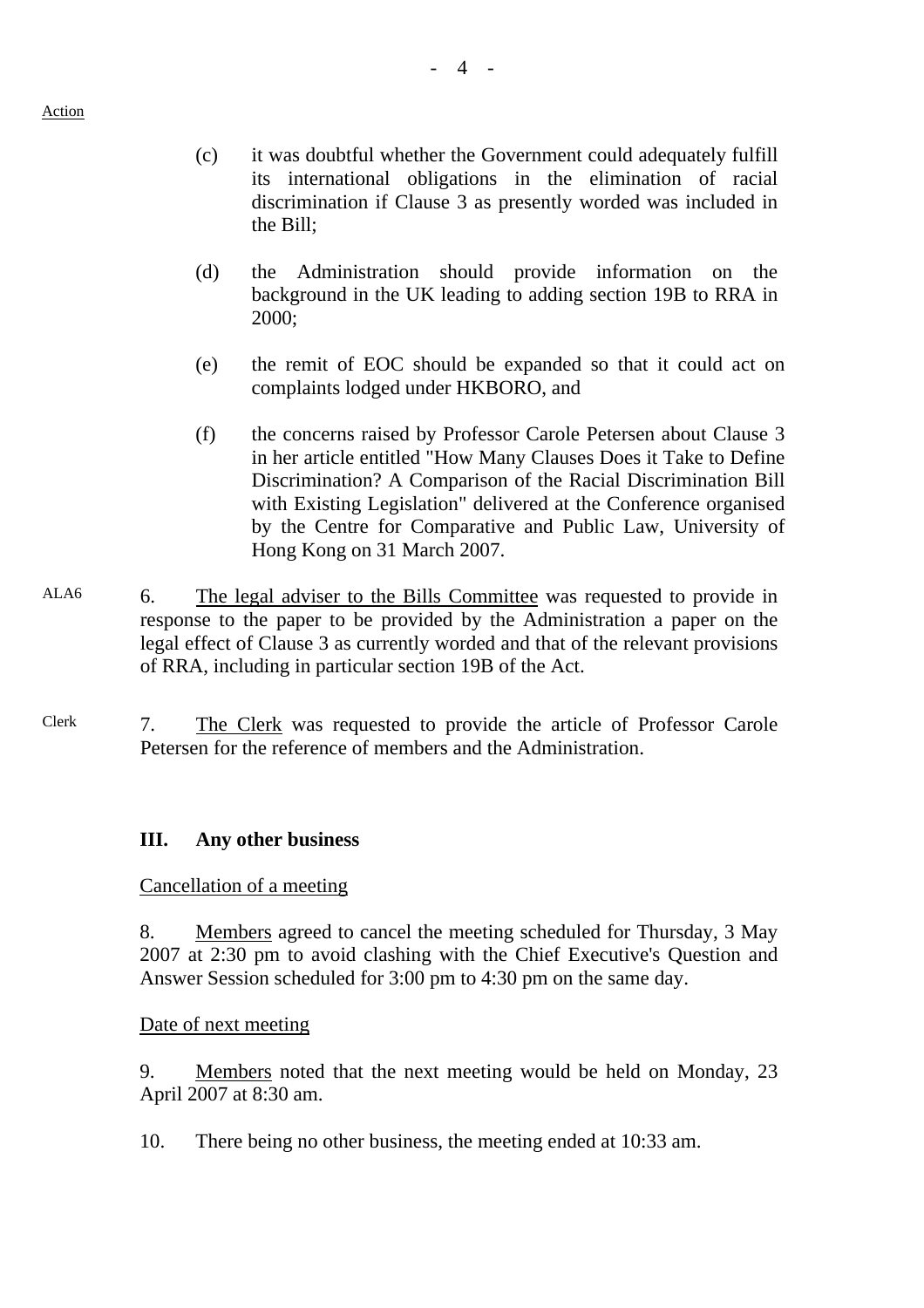Action

Council Business Division 2 Legislative Council Secretariat 28 May 2007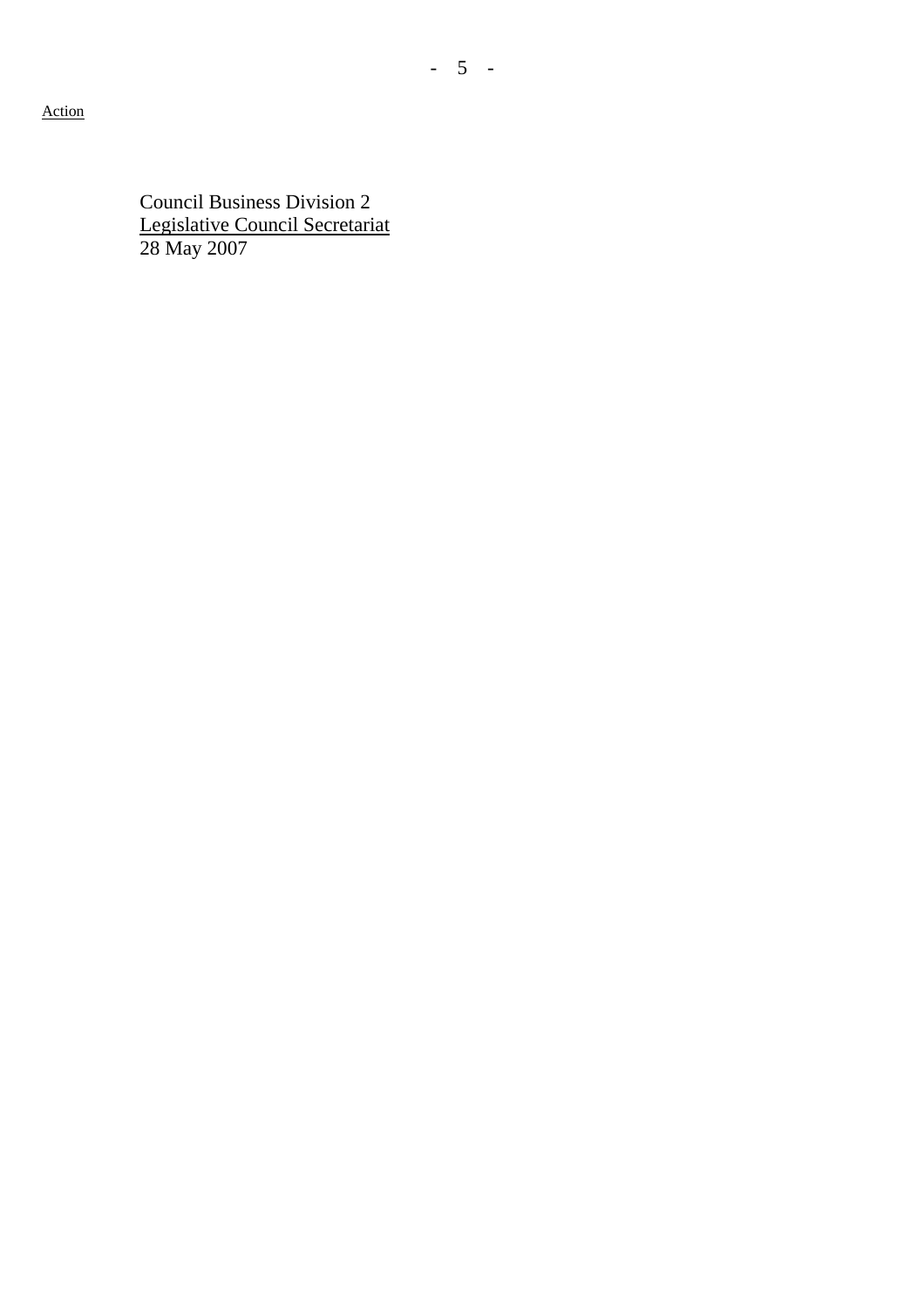#### **Annex**

## **Proceedings of the meeting of Bills Committee on Race Discrimination Bill on Thursday, 19 April 2007, at 8:30 am in Conference Room A of the Legislative Council Building**

| Time marker       | Speaker                                                      | <b>Subject</b>                                                                                                                                                                                                                                                                                                                                                                                                                                                                                                                                                                                                                                                                                                                                                                                                                                                                                                                                                                                     | <b>Action</b><br>required                                                                                                                   |
|-------------------|--------------------------------------------------------------|----------------------------------------------------------------------------------------------------------------------------------------------------------------------------------------------------------------------------------------------------------------------------------------------------------------------------------------------------------------------------------------------------------------------------------------------------------------------------------------------------------------------------------------------------------------------------------------------------------------------------------------------------------------------------------------------------------------------------------------------------------------------------------------------------------------------------------------------------------------------------------------------------------------------------------------------------------------------------------------------------|---------------------------------------------------------------------------------------------------------------------------------------------|
| $000000 - 002110$ | Chairman<br>Ms Emily LAU<br>Mr Howard YOUNG<br>Mr Ronny TONG | Brief<br>discussion<br>the<br>on<br>progress of scrutiny of the Bill<br>and the way forward<br>Confirmation of minutes of<br>$\overline{\phantom{a}}$<br>meeting                                                                                                                                                                                                                                                                                                                                                                                                                                                                                                                                                                                                                                                                                                                                                                                                                                   |                                                                                                                                             |
| 002111 - 003026   | Chairman<br>Admin<br>ALA6                                    | Introduction of the Administration's<br>paper by Deputy Secretary for<br>Home Affairs (1)<br>[LC Paper No.<br>$CB(2)1594/06-$<br>$07(01)$ ]<br><u>"Application</u><br>Government<br>to<br>$(Clause 3)$ "<br>ALA6's<br>advice<br>that<br>(a)<br>the<br>obligations of the Government in<br>relation to prohibition of racial<br>discrimination as specified under<br>the Hong Kong Bill of Rights<br>Ordinance (HKBORO) were limited<br>to fundamental human rights listed<br>in<br>the<br>Ordinance,<br>and<br>not<br>necessarily covered the day-to-day<br>performance of functions and duties<br>by the Government; and (b) the<br>Race Relations Act (RRA) 1976 of<br>the United Kingdom (UK) had been<br>amended in 2000 to include new<br>provisions, in particular section 19B<br>which extended the application of<br>RRA to the performance<br>οf<br>functions and duties by public<br>authorities and section 76 which<br>concerned<br>the<br>making<br>of<br>appointments by government. | The<br><b>Clerk</b><br>to<br>circulate<br>the<br>article<br>оf<br><b>Professor</b><br><b>Carole Peterson</b><br>(para. 7 of the<br>minutes) |
| 003027 - 004324   | Chairman<br>Dr Fernando CHEUNG<br>Admin                      | Dr Fernando CHEUNG's enquiry of<br>why Clause 3 was only found in this<br>Bill but not in the other three<br>anti-discrimination<br>existing<br>ordinances.                                                                                                                                                                                                                                                                                                                                                                                                                                                                                                                                                                                                                                                                                                                                                                                                                                        |                                                                                                                                             |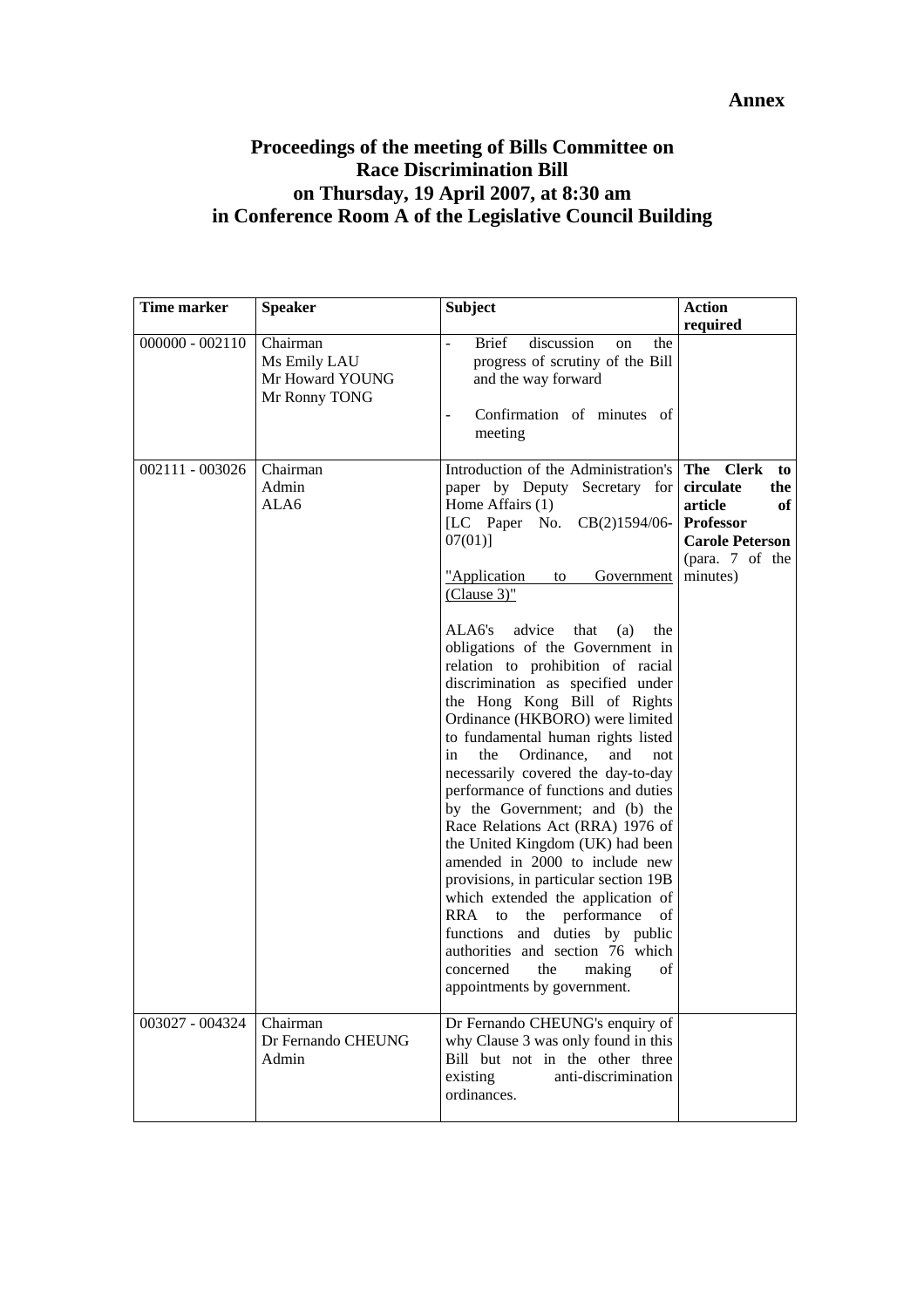| Time marker                | <b>Speaker</b>         | <b>Subject</b>                                                                                                                                                                                                                                                                                                                                                                                                                                                                                                                                                                                                                                                                                                                                                                                                                                                                                                                                                                                                                                                                                                                                                                                                                                                                                                                   | <b>Action</b>                                                                                               |
|----------------------------|------------------------|----------------------------------------------------------------------------------------------------------------------------------------------------------------------------------------------------------------------------------------------------------------------------------------------------------------------------------------------------------------------------------------------------------------------------------------------------------------------------------------------------------------------------------------------------------------------------------------------------------------------------------------------------------------------------------------------------------------------------------------------------------------------------------------------------------------------------------------------------------------------------------------------------------------------------------------------------------------------------------------------------------------------------------------------------------------------------------------------------------------------------------------------------------------------------------------------------------------------------------------------------------------------------------------------------------------------------------|-------------------------------------------------------------------------------------------------------------|
|                            |                        | The Administration's response that<br>Clause 3 was included for clarity's<br>The Bill, when enacted,<br>sake.<br>would apply to the Government in<br>the same way as it applied to the<br>private sector. Its further reiteration<br>that the proposed legislation mainly<br>aimed to extend the scope of<br>protection so as to prohibit racial<br>discrimination in the specified areas<br>by persons and organisations in the<br>private sector. Further expansion of<br>scope beyond the areas of activities<br>specified in the Bill could cause<br>uncertainties and risk abuse.<br>The Administration's assurance that<br>the Bill would cover areas such as<br>provision of public medical services<br>and education, even though law<br>enforcement, correctional service,<br>and immigration control, were not<br>covered.<br>Bearing in mind the<br>objective of the Bill was to prohibit<br>discriminatory<br>the<br>acts<br>by<br>individuals/organisations<br>in<br>the<br>private sector and the existence of<br>other mechanisms to deal with<br>discriminatory acts (if any) by<br>Government officers, it was not the<br>Administration's<br>intention<br>to<br>provide additional<br>mechanisms<br>under the Bill for handling public<br>complaints about law enforcement<br>officers' performance of duties. | required                                                                                                    |
| 004325 - 005803   Chairman | Mr Ronny TONG<br>Admin | Mr Ronny TONG's query about the The<br>of excluding<br>rationale<br>the<br>performance of functions of the<br>Government from the coverage of<br>the Bill for the purpose of avoiding<br>abuses as this contradicted the<br>principle of the rule of law.<br>Mr Ronny TONG's view that it was<br>not appropriate to provide for such<br>broad<br>exemption<br>for<br>the<br>Government under Clause 3.                                                                                                                                                                                                                                                                                                                                                                                                                                                                                                                                                                                                                                                                                                                                                                                                                                                                                                                           | Administration<br>to provide a<br>paper on the<br>justifications<br>for Clause 3<br>(para. 5 of<br>minutes) |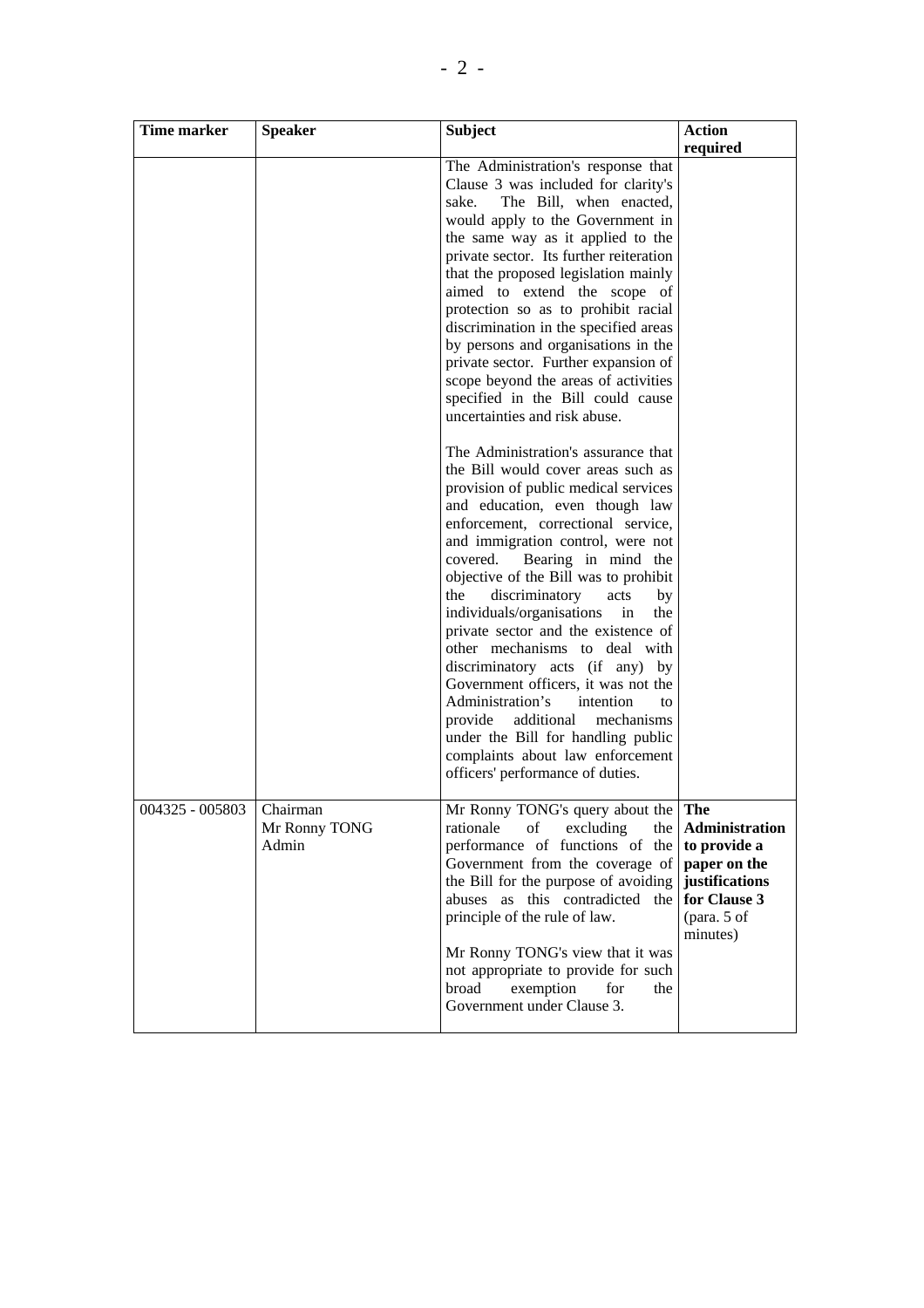| Time marker     | <b>Speaker</b>                            | <b>Subject</b>                                                                                                                                                                                                                                                                                                                                                                                                                                                                                                                                                                                                                                                                                                                                                                                                                                                                                                                                                                                                                                                                                                                                                            | <b>Action</b>                                                                                                                                                                 |
|-----------------|-------------------------------------------|---------------------------------------------------------------------------------------------------------------------------------------------------------------------------------------------------------------------------------------------------------------------------------------------------------------------------------------------------------------------------------------------------------------------------------------------------------------------------------------------------------------------------------------------------------------------------------------------------------------------------------------------------------------------------------------------------------------------------------------------------------------------------------------------------------------------------------------------------------------------------------------------------------------------------------------------------------------------------------------------------------------------------------------------------------------------------------------------------------------------------------------------------------------------------|-------------------------------------------------------------------------------------------------------------------------------------------------------------------------------|
|                 |                                           |                                                                                                                                                                                                                                                                                                                                                                                                                                                                                                                                                                                                                                                                                                                                                                                                                                                                                                                                                                                                                                                                                                                                                                           | required                                                                                                                                                                      |
|                 |                                           | Administration's view<br>The<br>that<br>mechanisms (e.g. the Independent<br>Police<br>Complaints Council,<br>Ombudsman) were already in place<br>for handling public complaints<br>about law enforcement officers<br>including police officers, and its<br>explanation that, unlike the case<br>under<br>HKBORO,<br>direct<br>discrimination would be unlawful<br>under the Bill, regardless of whether<br>there were sound justifications.                                                                                                                                                                                                                                                                                                                                                                                                                                                                                                                                                                                                                                                                                                                               |                                                                                                                                                                               |
| 005804 - 011303 | Chairman<br>Ms Emily LAU<br>Admin<br>ALA6 | Ms Emily LAU's enquiry about<br>whether the Administration had<br>made<br>reference<br>to<br>overseas<br>legislation and experience.<br>The Administration's response that<br>before section 19B was added to<br>RRA 1976 in 2000, the application<br>of the Act was also limited to acts<br>done by the government that was of<br>a kind similar to an act done by a<br>private person.<br>Under relevant<br>legislation in Australia and Canada,<br>no provisions were<br>made<br>to<br>explicitly provide<br>that<br>those<br>legislation bound the government<br>acts that were not similar to private<br>acts.<br>ALA6 disputed the view of the<br>Administration and advised that<br>individuals' rights against racial<br>discrimination by the Government<br>in Canada were already protected<br>under their Charter of Rights.<br>ALA6's suggestion that a way<br>forward could adopt the approach of<br>RRA and amendments added to the<br>effect that the Bill would apply to<br>the Government insofar as the<br>performance of functions and duties<br>by public<br>authorities<br>and<br>the<br>making of appointments by the<br>Government were concerned. | The<br>Administration<br>to explain for<br>the different<br>scope of<br>binding effect<br>of this Bill and<br>that of overseas<br>legislation<br>(para. $5(a)$ of<br>minutes) |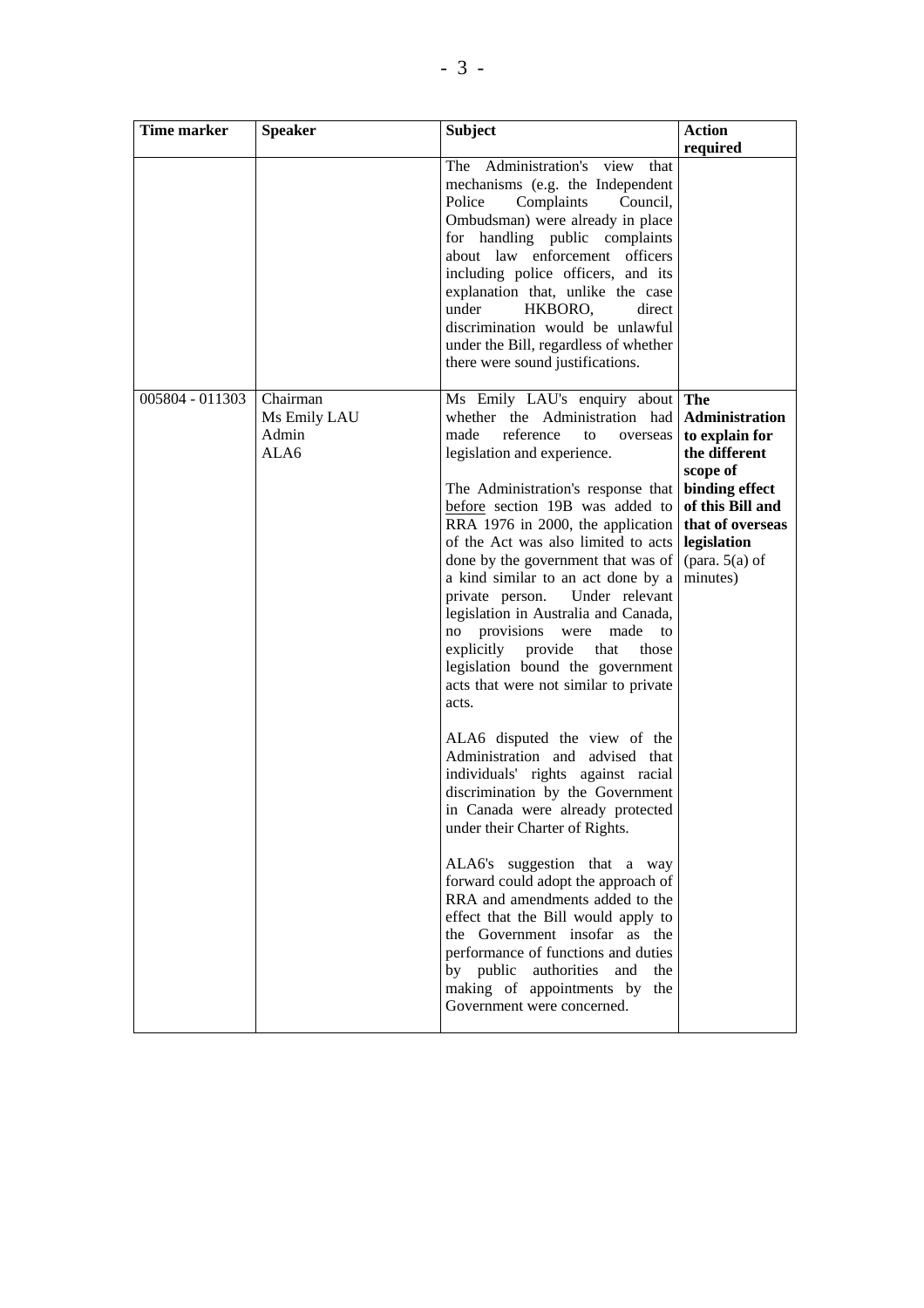| Time marker     | <b>Speaker</b>                                                           | <b>Subject</b>                                                                                                                                                                                                                                                                                                                                                                                                                                                                                      | <b>Action</b>                                                                                                                                                      |
|-----------------|--------------------------------------------------------------------------|-----------------------------------------------------------------------------------------------------------------------------------------------------------------------------------------------------------------------------------------------------------------------------------------------------------------------------------------------------------------------------------------------------------------------------------------------------------------------------------------------------|--------------------------------------------------------------------------------------------------------------------------------------------------------------------|
| 011304 - 013650 | Chairman<br>Dr Fernando CHEUNG<br>Admin<br>Mr Ronny TONG<br>Ms Emily LAU | Dr Fernando CHEUNG's view that<br>a member of the public who<br>suffered from racial discrimination<br>by the Government would face the<br>burden<br>financial<br>of<br>paying<br>expensive legal cost if he could only<br>seek remedy by instituting civil<br>proceedings under HKBORO.<br>Dr CHEUNG's concern that there<br>might be difficulties in defining<br>whether an<br>act done<br>by the<br>Government was an act "that was of<br>a kind similar to an act done by a<br>private person". | required<br>The<br>Administration<br>to address Dr<br><b>CHEUNG's</b><br>concerns and<br>provide<br>background<br>information<br>(para. $5(b)$ &(d)<br>of minutes) |
|                 |                                                                          | The Administration's undertaking to<br>clarify with examples what kinds of<br>acts done by the Government would<br>be regarded as acts that were of a<br>kind similar to those done by a<br>private person.                                                                                                                                                                                                                                                                                         |                                                                                                                                                                    |
|                 |                                                                          | Dr Fernando CHEUNG's enquiry<br>about whether a member of ethnic<br>minority who considered that a<br>school place allocation<br>system<br>constituted racial discrimination<br>could sue the Government under<br>this Bill.                                                                                                                                                                                                                                                                        |                                                                                                                                                                    |
|                 |                                                                          | The Administration's response in<br>the affirmative, making reference to<br>Clauses 26, 43 and 48 and the High<br>Court judgment in EOC v Director<br>of Education.                                                                                                                                                                                                                                                                                                                                 |                                                                                                                                                                    |
|                 |                                                                          | The Chairman's concern that Clause<br>3 would have the legal effect of<br>exempting<br>any<br>act<br>of<br>the<br>Government in the performance of<br>its powers/functions which had<br>contravened provisions of the Bill.                                                                                                                                                                                                                                                                         |                                                                                                                                                                    |
|                 |                                                                          | The Administration's response that<br>all Government acts that fell within<br>the areas of activities covered by the<br>Bill (e.g., employment, education)<br>were covered by the Bill and that<br>these were of a kind similar to an<br>act done by a private person.                                                                                                                                                                                                                              |                                                                                                                                                                    |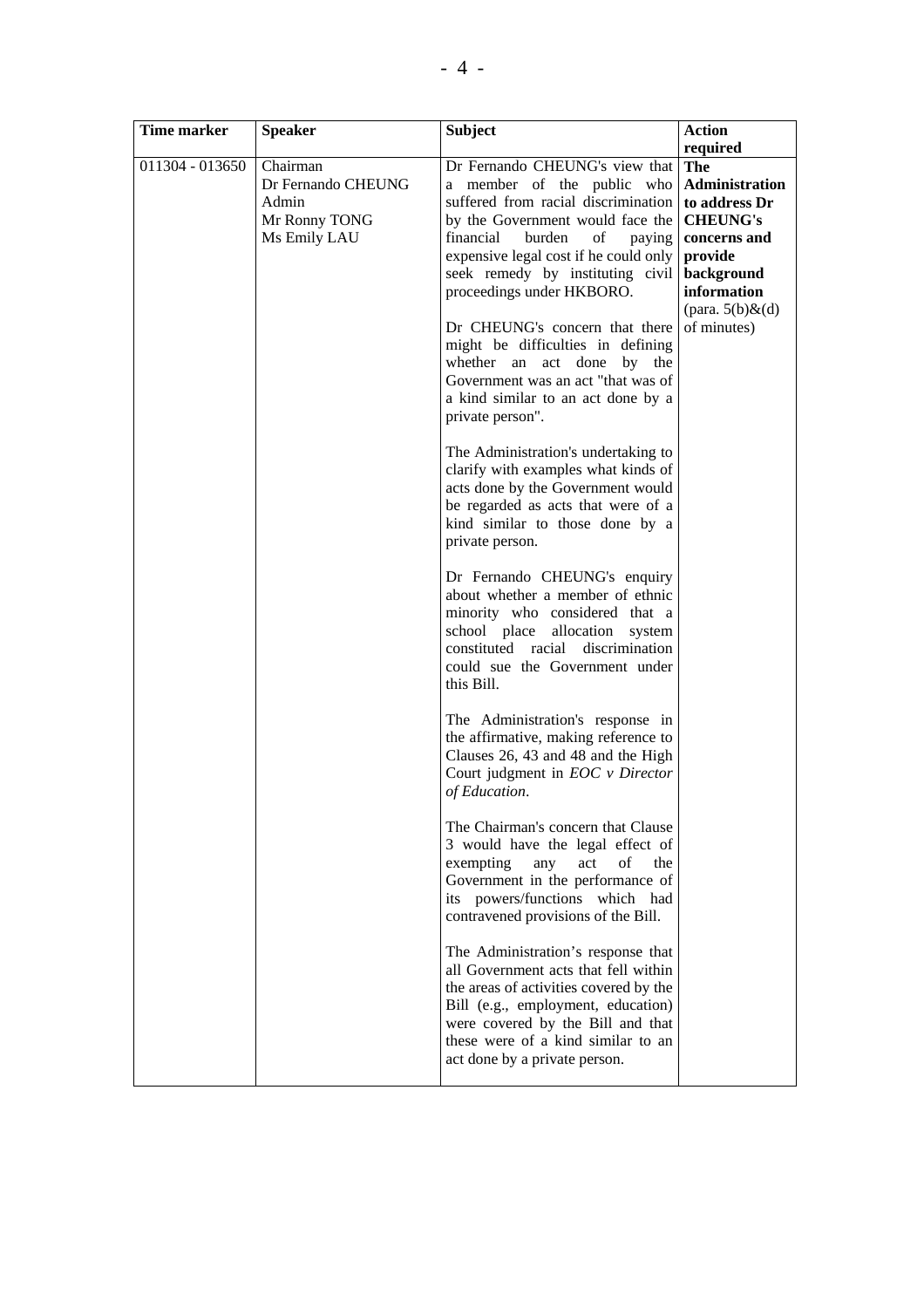| <b>Time marker</b> | <b>Speaker</b>                                           | <b>Subject</b>                                                                                                                                                                                                                                                                                                                                                                                                                                                                                                                                                                                                                                                                                                                                                                                                                                                                                 | <b>Action</b><br>required                                                                                                                                                                                                                                                                           |
|--------------------|----------------------------------------------------------|------------------------------------------------------------------------------------------------------------------------------------------------------------------------------------------------------------------------------------------------------------------------------------------------------------------------------------------------------------------------------------------------------------------------------------------------------------------------------------------------------------------------------------------------------------------------------------------------------------------------------------------------------------------------------------------------------------------------------------------------------------------------------------------------------------------------------------------------------------------------------------------------|-----------------------------------------------------------------------------------------------------------------------------------------------------------------------------------------------------------------------------------------------------------------------------------------------------|
| 013651 - 014303    | Chairman<br>Ms Audrey EU<br>Admin                        | Ms Audrey EU's suggestion of<br>expanding the remit of the Equal<br>Opportunities Commission (EOC)<br>so that it would be empowered to<br>act on complaints lodged under<br>HKBORO.<br>The Administration's response that<br>it had no intention to introduce such<br>a significant change to the remit of<br>EOC.                                                                                                                                                                                                                                                                                                                                                                                                                                                                                                                                                                             |                                                                                                                                                                                                                                                                                                     |
| 014304 - 014603    | Chairman<br>Miss TAM Heung-man<br>Admin                  | Miss TAM Heung-man's view that<br>EOC should be consulted on Ms<br>Audrey EU's suggestion.<br>The Administration's response that<br>EOC should focus its efforts on<br>making the best preparations for the<br>implementation of the Bill after it<br>was enacted.                                                                                                                                                                                                                                                                                                                                                                                                                                                                                                                                                                                                                             | The<br><b>Administration</b><br>to provide<br>response to Ms<br><b>EU's suggestion</b><br>and to<br><b>Professor</b><br>Petersen's<br>article<br>(para. $5(c)$ , $(e)$<br>cand (f) of<br>minutes)<br>ALA6 to<br>provide a paper<br>on the legal<br>effect of Clause<br>3<br>(para. 6 of<br>minutes) |
| 014604 - 020155    | Chairman<br>Miss CHAN Yuen-han<br>Admin<br>Mr Ronny TONG | Item (a) under "Application to new<br>arrivals from the Mainland"<br>Miss CHAN Yuen-han's enquiries<br>of whether people belonging to the<br>ethnic groups<br>various<br>in<br>the<br>People's Republic of China (PRC)<br>be<br>would<br>protected<br>from<br>discrimination under the Bill, and<br>about its applicability to new<br>arrivals who were of mixed race,<br>e.g. from the race of Han and<br>another ethnic group of PRC.<br>The Administration's explanation<br>that (a) as most new arrivals were of<br>the same ethnic origin (i.e. Hans) as<br>the local Chinese, they did not<br>constitute a separate racial group<br>under the definition of "race" in the<br>Bill; and (b) the enacted Bill would<br>apply equally to all Hong Kong<br>residents, including new arrivals<br>and tourists in Hong Kong, in all<br>the activities falling within the<br>scope of the Bill. |                                                                                                                                                                                                                                                                                                     |